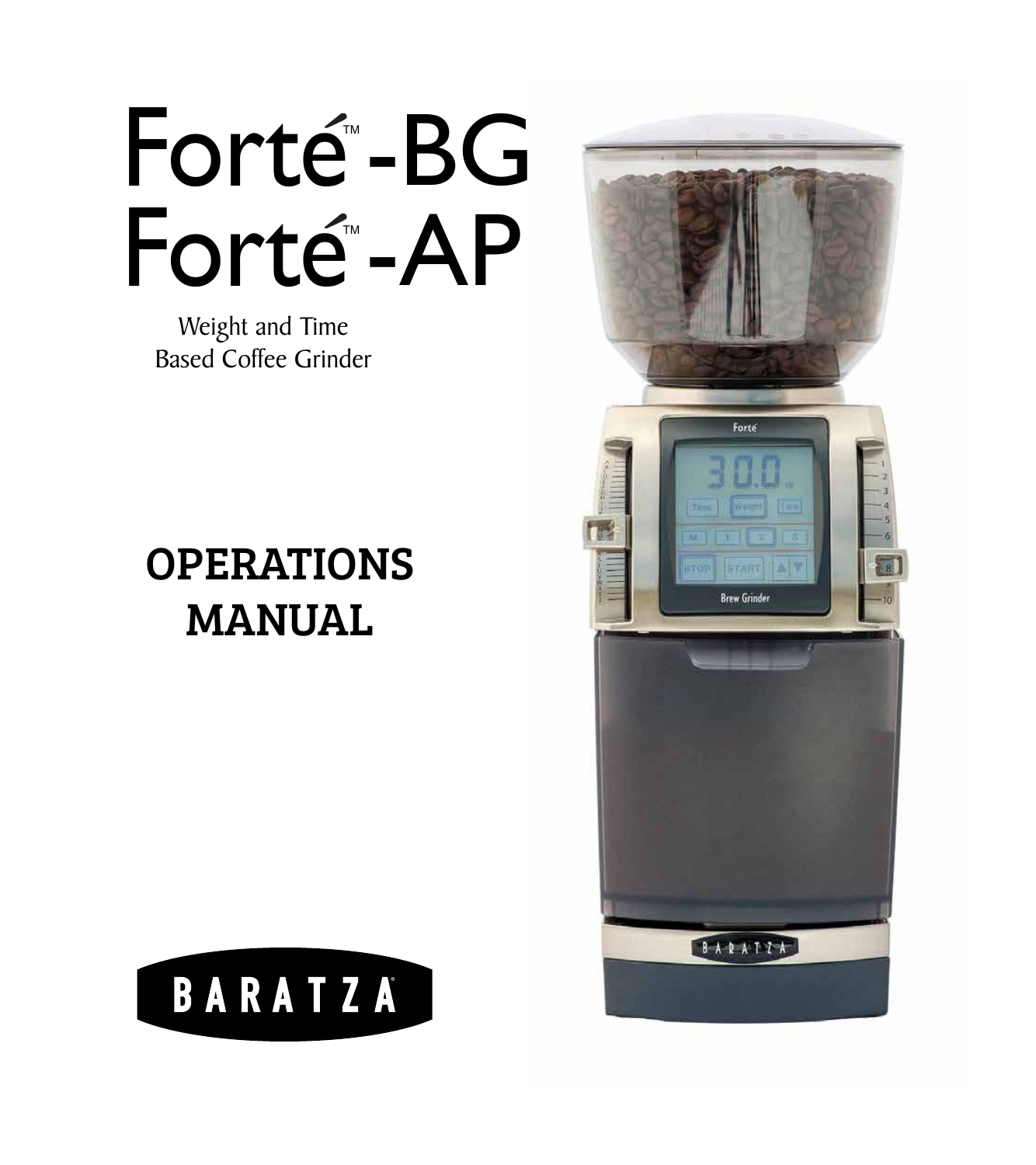<span id="page-1-0"></span>Thank you for purchasing the Forté. For the rest of this manual, the generic name "Forté " will be used when talking about the Forté-AP and Forté-BG. If we are talking about a specific grinder, we will call it out.

The Forté is a compact, weight or time-based, commercial grade grinder, dedicated to grinding for all styles of coffee brewing. The Forté incorporates many features that fit well into commercial operations, including: all metal construction; small footprint; intuitive control panel; and solid macro/micro adjustment. The Forté design includes a grinding assembly with a threaded burr holder which screws firmly into an all metal grinding chamber for a more accurate grind. A larger belt drive, combined with a more powerful DC motor, increases the speed of grind and duty cycle.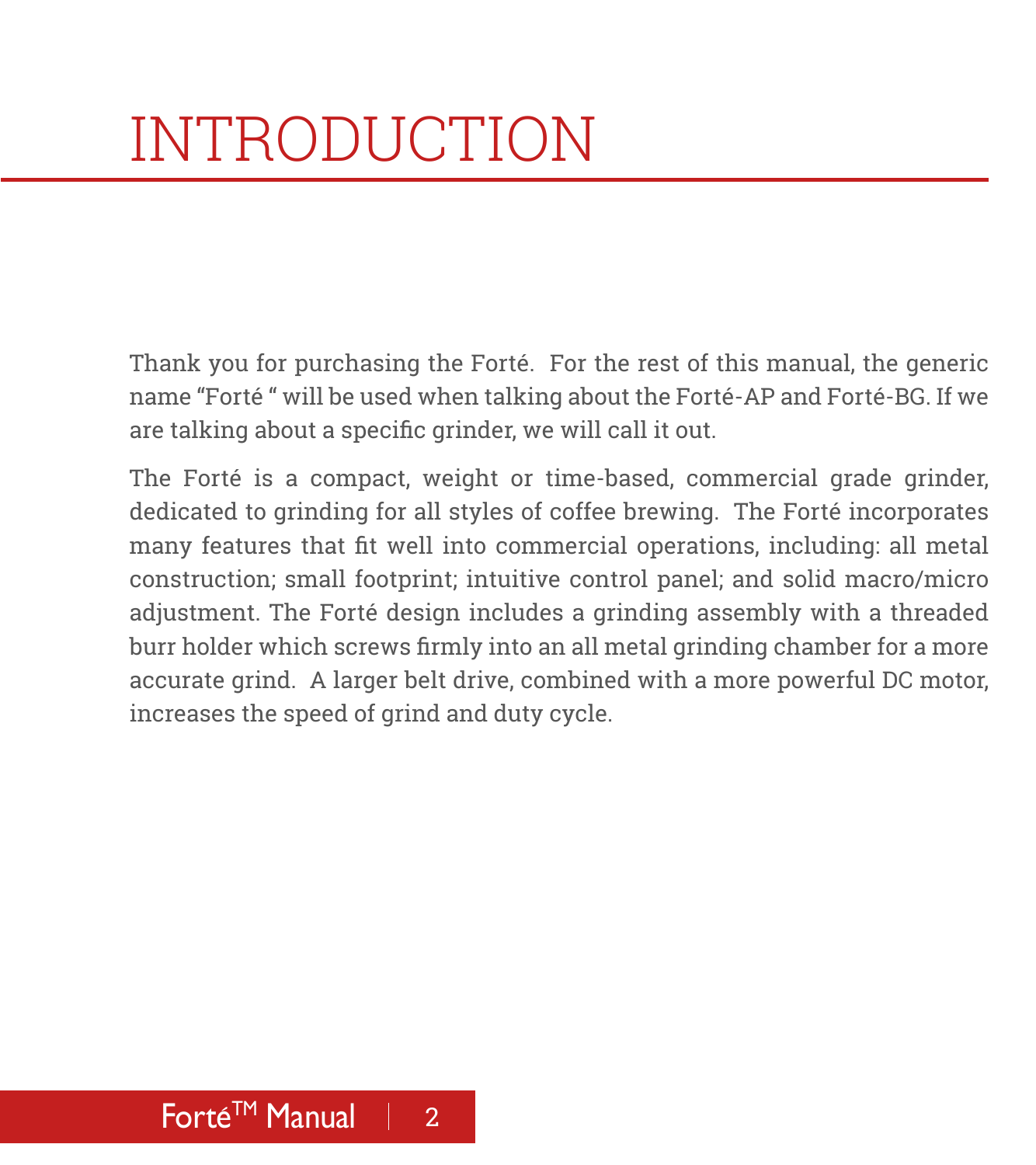# /Forte

#### Burrs

The Forté is a durable workhorse using 54mm flat burrs. The Forté-BG uses flat steel burrs which produce an accurate and precise grind, with fewer fines, delivering exceptional cup quality for brew methods from Press Pot to Drip. The Forté–AP uses flat ceramic burrs, which are great for all styles of coffee. Ceramic burrs are harder than steel and last (on average) about twice as long as steel burrs.

#### Shut-off Hopper

The Forté comes with a Shut-off Hopper, which can be removed from the grinder while the beans are still in it, enabling easier changeover of beans.

#### Metal PortaHolder

The Forté-AP comes with a solid cast-metal PortaHolder that can easily be adjusted to fit any portafilter.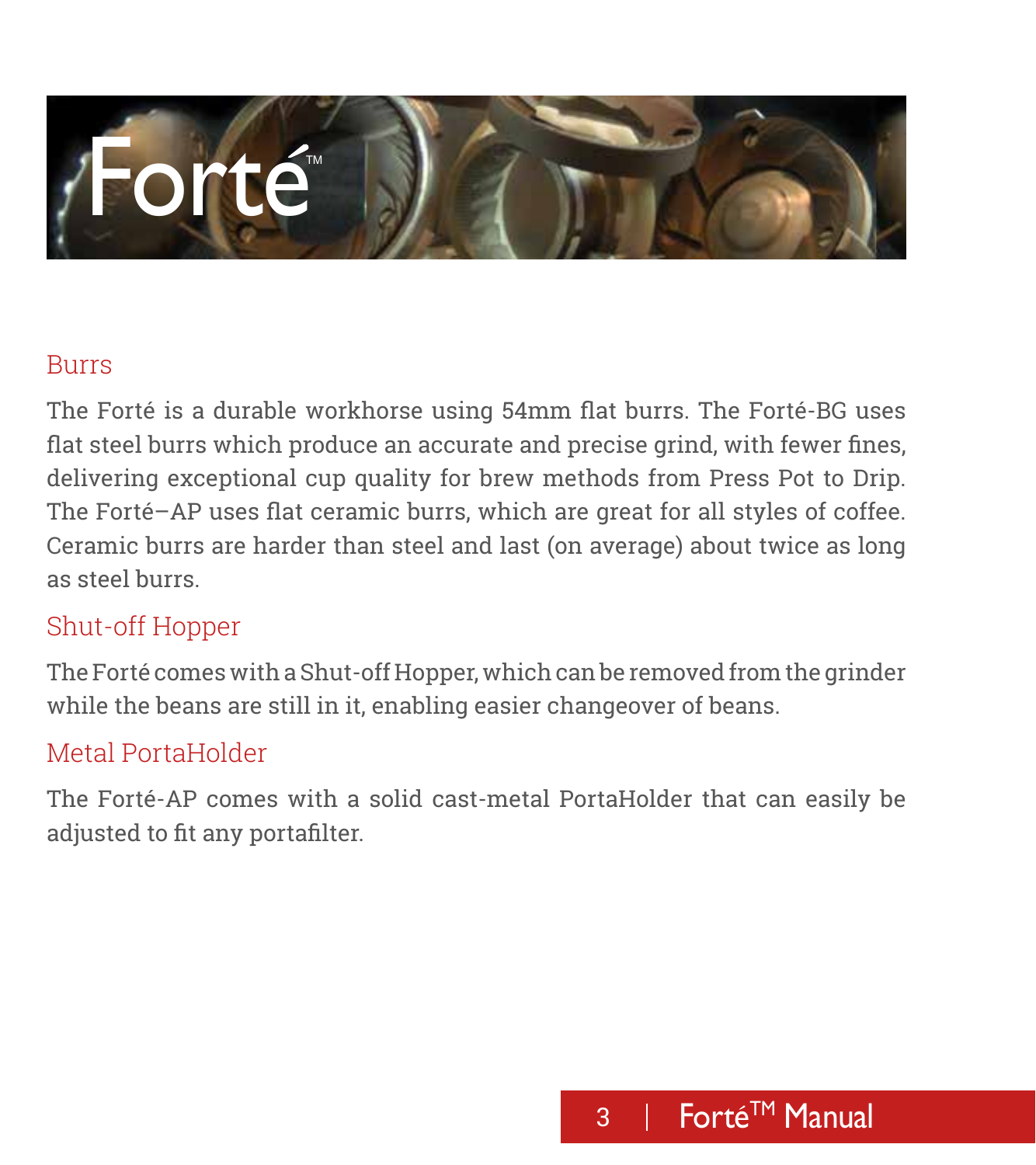# TABLE OF CONTENTS

| <b>INTRODUCTION</b>                    | $\overline{2}$ |
|----------------------------------------|----------------|
| TABLE OF CONTENTS                      | 5              |
| PARTS IDENTIFICATION                   | 6              |
| SAFETY INFORMATION                     | $\overline{7}$ |
| OPERATION                              | $\bigcirc$     |
| Setting the Macro and Micro Adjustment | 10             |
| Normal Grinding Operation              | 10             |
| Weight-Based Grinding Operation        | 11             |
| Time Based Grinding Operation          | 11             |
| Programming                            | 12             |
| Sleep Mode                             | 13             |
| PortaHolder Set-Up and Use             | 13             |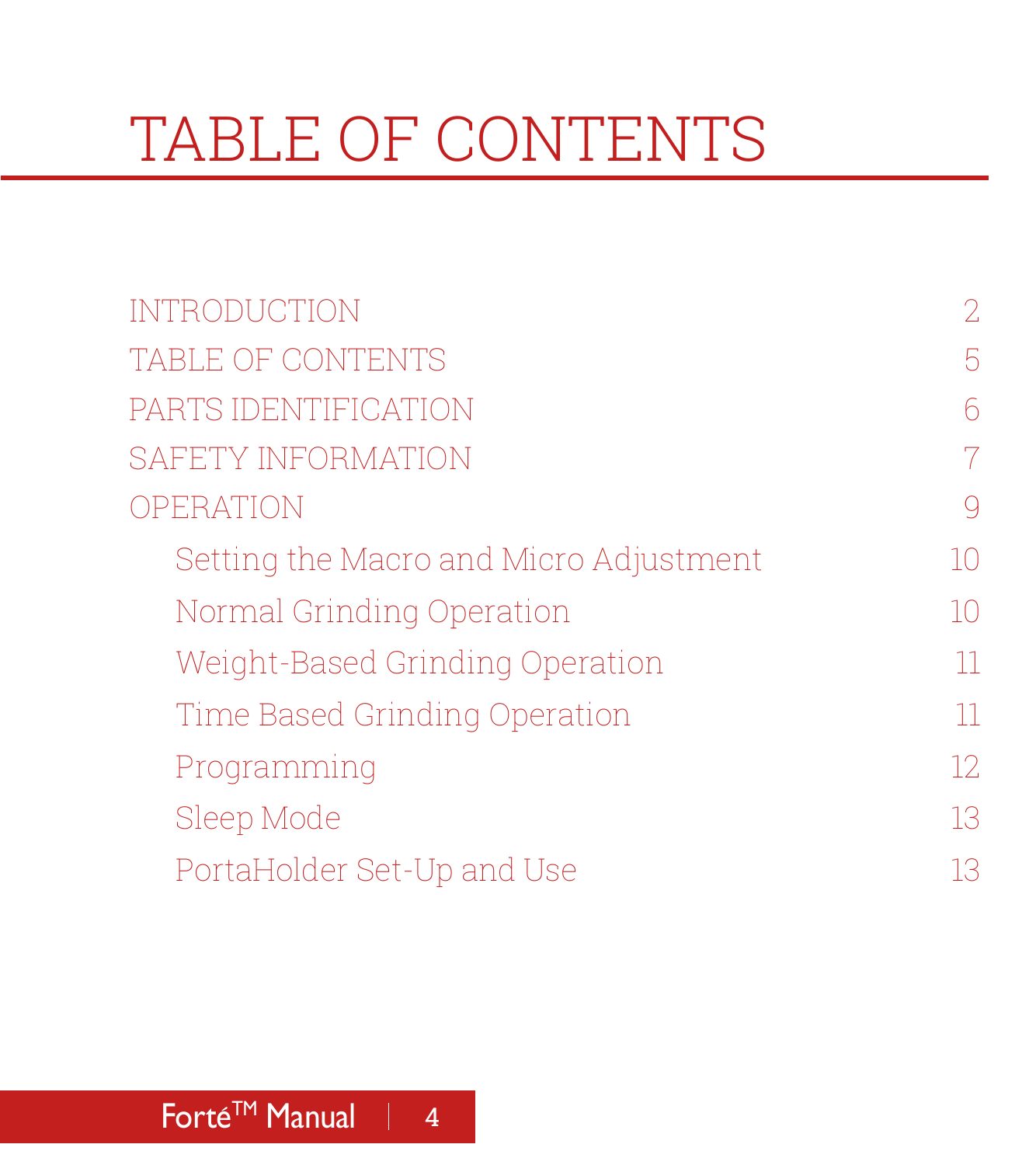### <span id="page-4-0"></span>[Burr Calibration](#page-12-0) 13 [Scale Calibration](#page-13-0) 14 [CARE and CLEANING](#page-15-0) 16 [Removing the Bean Hopper](#page-15-0) 16 [Removing the Upper Burr](#page-15-0) 16 [Cleaning the Grounds Bin, Hopper and Burrs](#page-15-0) 16 [Replacing the Burr](#page-16-0) 17 [Replacing the Bean Hopper](#page-16-0) 17 [Automatic Cleaning](#page-17-0) 18 [WARRANTY and SERVICE](#page-18-0) 19

#### 5 | Forté™ Manual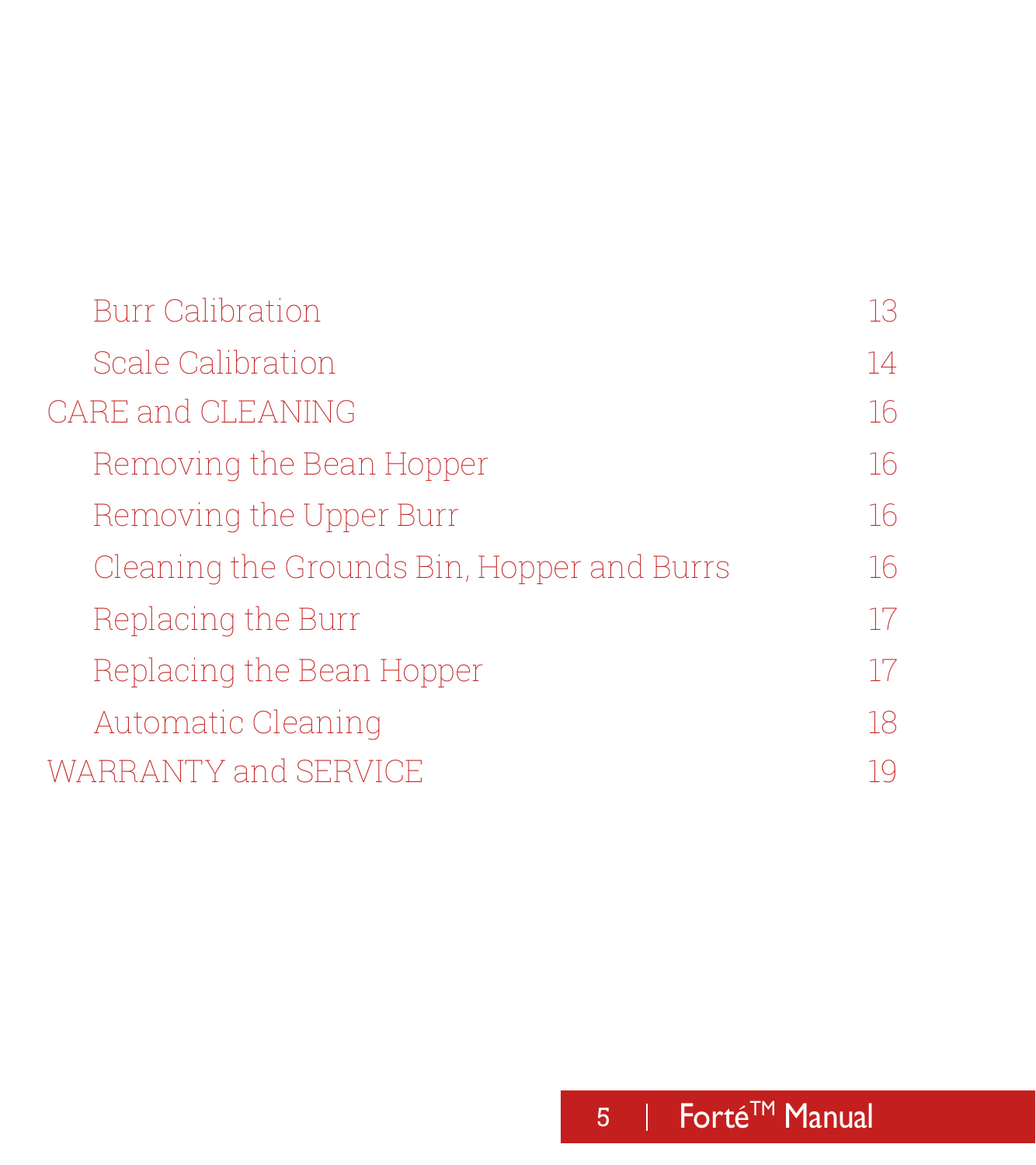# PARTS IDENTIFICATION

<span id="page-5-0"></span>

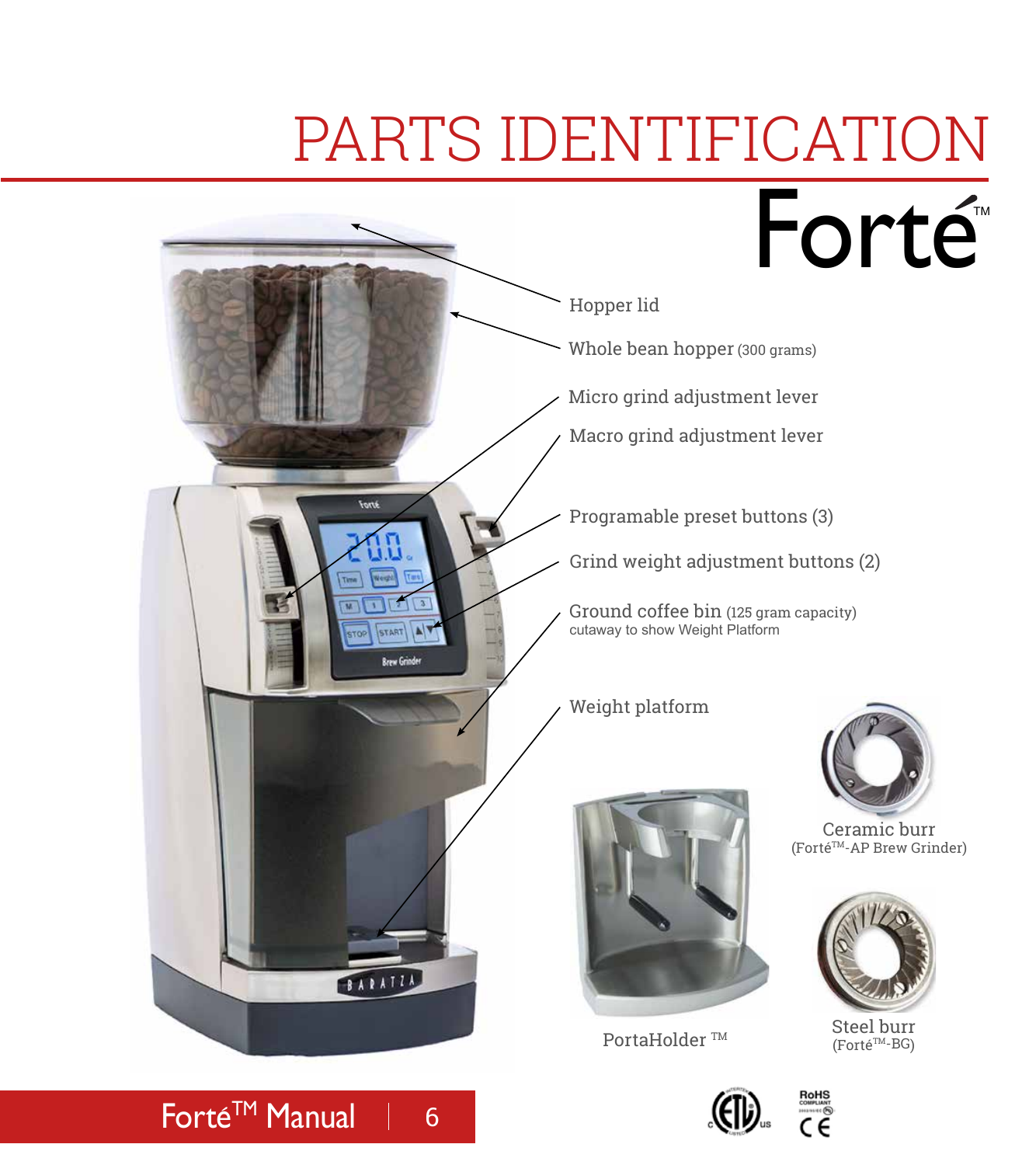# <span id="page-6-0"></span>SAFETY INFORMATION

Please read the information below very carefully. It contains important safety information for this appliance. Please keep these instructions for future reference.

- ► Use only with AC current and the correct voltage. See the label on the base of the grinder to determine the correct voltage.
- ► Only clean the grinder housing with a dry or slightly damp cloth.
- ► Do not use this grinder for anything other than its intended use (i.e. grinding whole roasted coffee beans).
- ► Baratza will not accept any liability for damage or injury if the grinder is used other than for its intended purpose or is improperly operated or repaired. All warranty claims will be void.
- ► Disassemble your grinder only as directed in the Care and Cleaning Section of this manual. If you cannot remedy a malfunction, check www.baratza.com and visit our Troubleshooting page.
- ► If the electrical supply cord is damaged, it must be replaced by the manufacturer, its service agent or similarly qualified persons in order to avoid a hazard.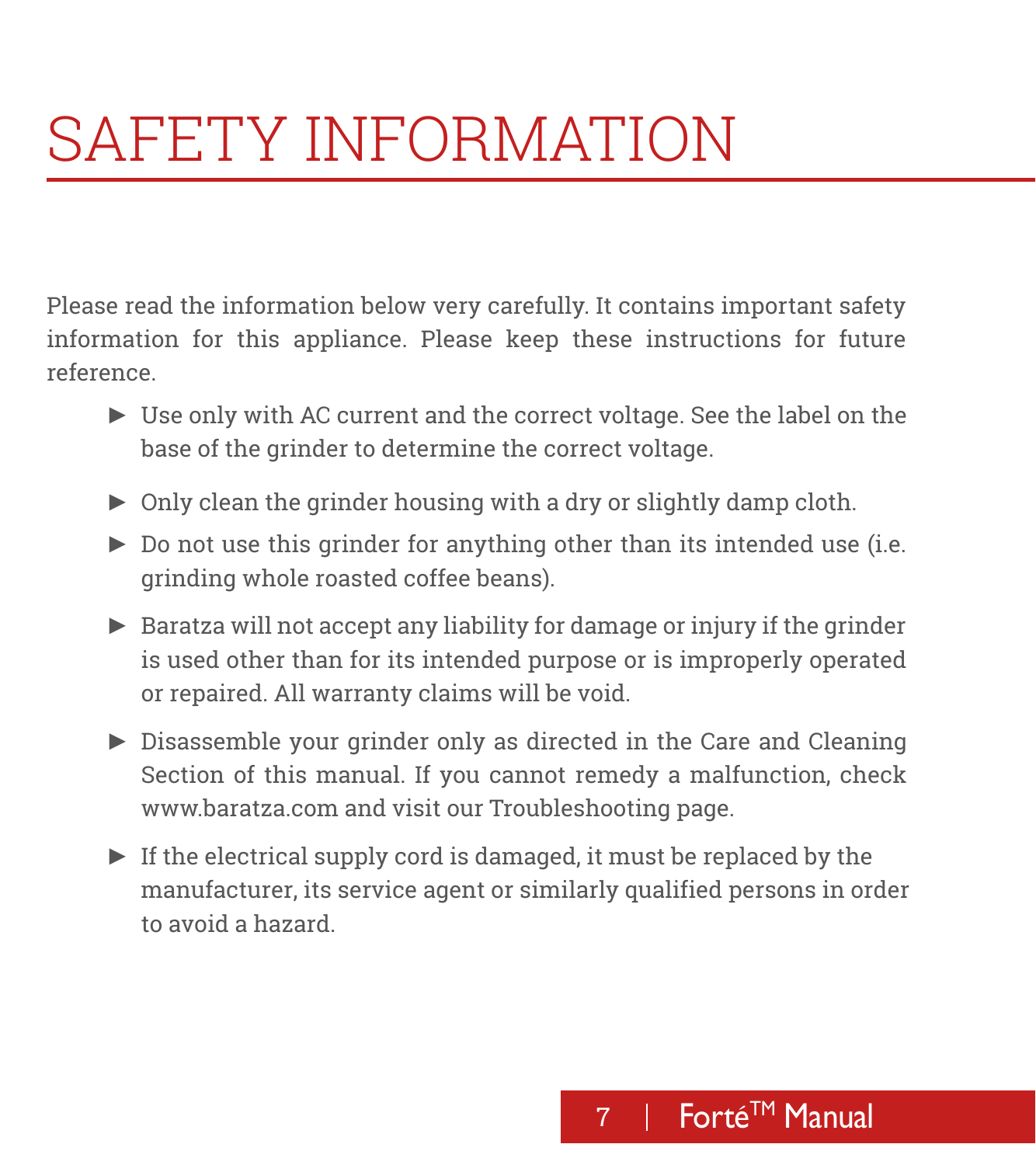# Forté<sup>™</sup>

- ► Do not leave your grinder unattended while turned ON.
- ► Shut off and unplug the grinder from the electrical outlet when not in use and before cleaning.
- ► To unplug, grasp plug and remove from the outlet. Never pull on the cord.
- ► Keep your grinder out of the reach of children.
- ► Do not immerse the grinder, plug or cord in water or any other liquid.

**CAUTION: ALWAYS unplug the electrical supply cord prior to cleaning the grinder.**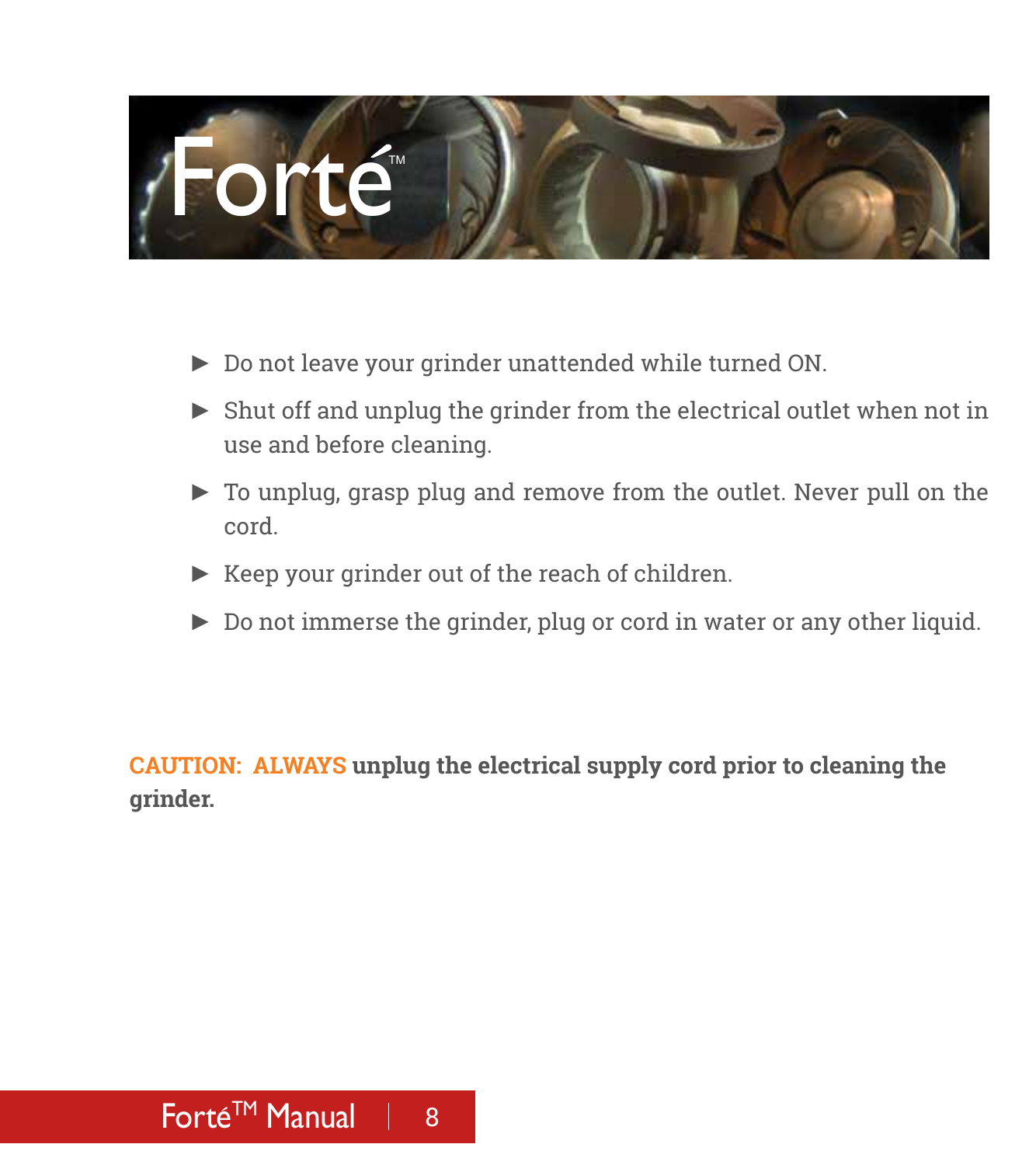# OPERATION

<span id="page-8-0"></span>Place the Forté grinder on a level surface. With the hopper lid in place, mount the hopper on the grinder housing by lining up the two small tabs at the base of the hopper with the two slots inside the collar on the top of the grinder. The Open/Closed lever should be oriented to the back of the grinder.



Insert the bean hopper then rotate<br>
then press START. clockwise to lock in place.

Turn the hopper clockwise until it locks into position (expect to apply force).

Insert the power plug into an AC outlet. Pour the desired quantity of roasted, whole coffee beans into the hopper. Turn the lever to the OPEN position. Center the ground coffee bin in front of the grinder and slide it carefully onto the load cell platform. Avoid excess weight or pressure on the load cell. Press WEIGHT, then TARE. The display should now read 00.0. Press button 1,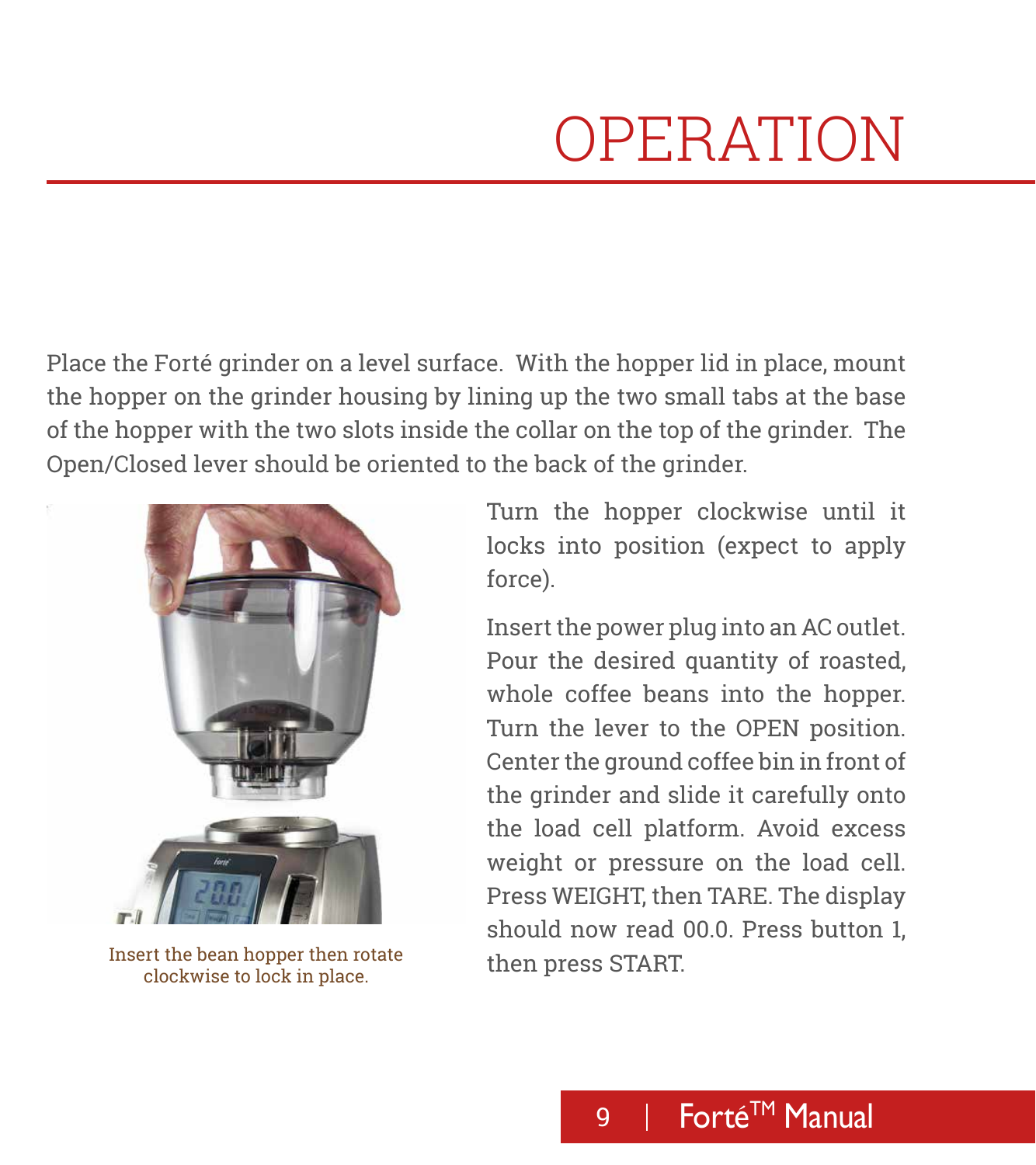#### <span id="page-9-0"></span>Setting the Macro and Micro Adjustment

Partially ground coffee beans may remain between the burrs when the grinder is turned off. When making ANY grind adjustment, the grinder must be running.

#### Normal Grinding Operation

Move the Macro lever (right side) up or down, to the desired grind setting. Set the Micro adjustment lever (left side) to the middle of the scale.

Starting brew settings can be found at www.baratza.com under the Support tab.



The Forté<sup>TM</sup> must be running when grind adjustment are made.

Grind a small amount of coffee into the bin by pressing WEIGHT, then M (manual), and then the START button. Press STOP after 5g of coffee have been ground. Check the particle size. If the particle size is close to what you desire, use the Micro lever to fine-tune the grind size. If the particle size needs a big change, then adjust the Macro lever to a new position.

The full range on the Micro scale is equal to one "click" or position change on the Macro scale. Adjusting levers UP produces a smaller particle size, adjusting levers DOWN produces a larger particle size.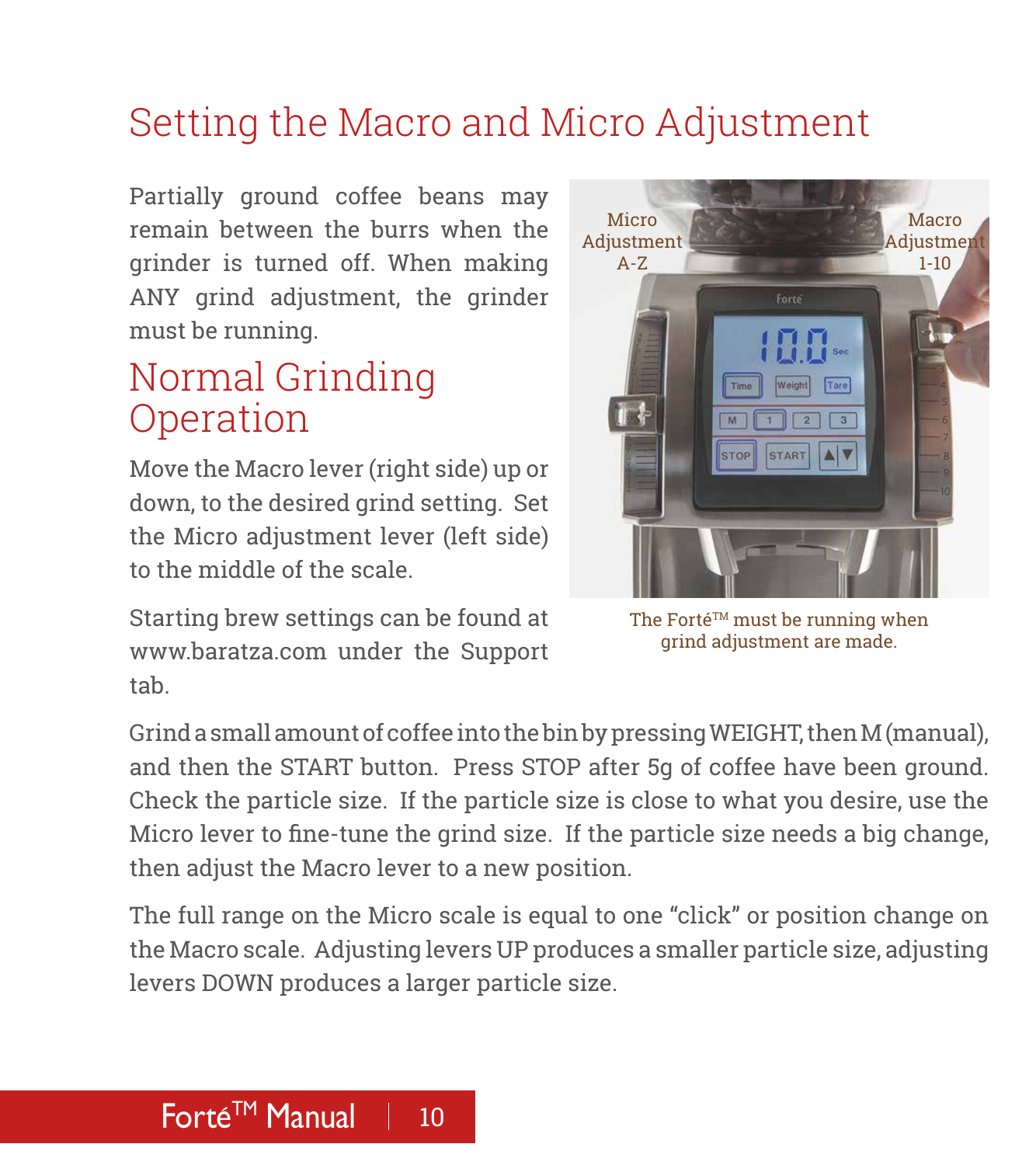### <span id="page-10-0"></span>Weight-Based Grinding Operation

Select WEIGHT, then insert the coffee bin on the load cell and press TARE. Then press one of the preset buttons (1,2,3). The screen will show the preprogrammed grind weight in grams. Press START to begin grinding.

While grinding, the screen will display in real-time, the weight of coffee in the grounds bin. When the screen reaches the programmed weight (+/- 0.2g), the motor will stop and the screen will show the actual weight in the grounds bin for 3 seconds, then the screen will reset to the programmed weight. The



All Weight and Time settings are made using the touch screen.

grinder will only allow a maximum of 120g to be ground at one time. At any time, during grinding, you can stop the unit by pressing the STOP button. The motor will stop and the screen will reset to the selected preset weight. You can also press M (Manual) grinding, and use the START and STOP buttons to grind to the desired weight to a maximum of 120g.

## Time Based Grinding Operations

Select TIME and place the PortaHolder over the load cell, or place the ground coffee bin on the load cell. Press the desired button (1,2,3). The screen will show the corresponding programmed grind time in seconds. Press START button to begin grinding. While grinding, the screen will count down the seconds to 0.0. When the screen reaches 0 seconds, the motor will stop and the display will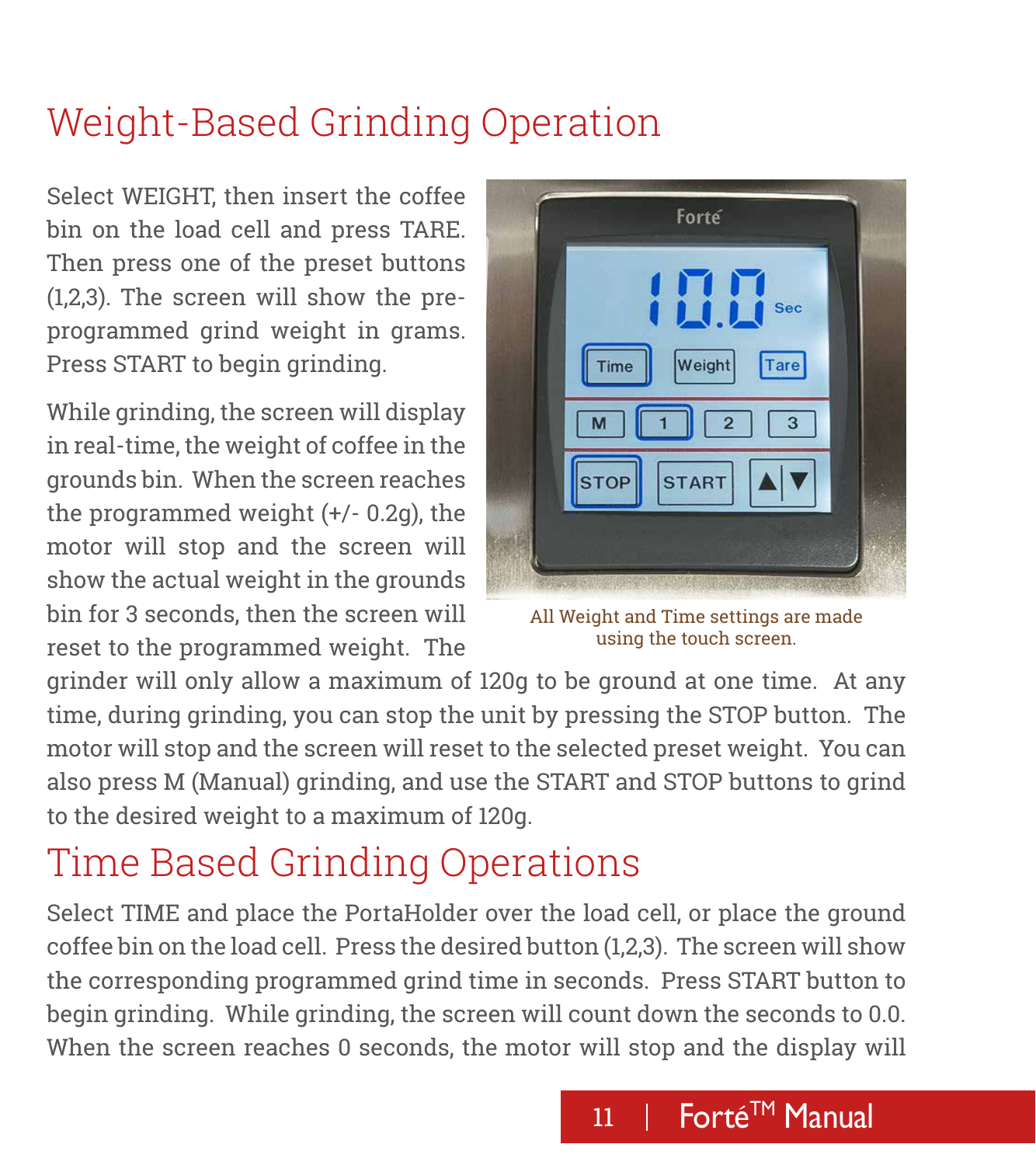<span id="page-11-0"></span>reset again to the programmed time. For greater quantities of ground coffee press the M (Manual) button, then START. The grinder will count up to 40 seconds (AP), 60 seconds (BG), then shut off automatically. At any time during MANUAL operation you can stop the grinding by pressing the STOP button. The motor will stop and the screen will show the total amount of seconds, for 3 seconds, then it will reset to 0.0.

### Programming

The Forté is equipped with three programmable buttons for both Weight and Time. The buttons are simply labeled 1,2,3. These programmable buttons only adjust the amount of time or weight of coffee to be ground, they do not adjust the grind setting.

Each button comes from the factory with the following presets:

Weight: 1=15g, 2=30g, 3=60g Time: 1=10s, 2=15s, 3=30s

You can easily program more or less grinding weight or time as follows:

- 1. Select Weight or Time.
- 2. Select a Preset button.
- 3. Press the up or down arrow buttons to adjust the grams or seconds. (Press and hold the up or down arrow for two seconds to advance the setting more quickly, hold for five more seconds and it will advance even faster.)
- 4. Once you have reached the desired weight or time setting, press and hold the preset button for 3 seconds. The setting will blink to confirm the setting is stored.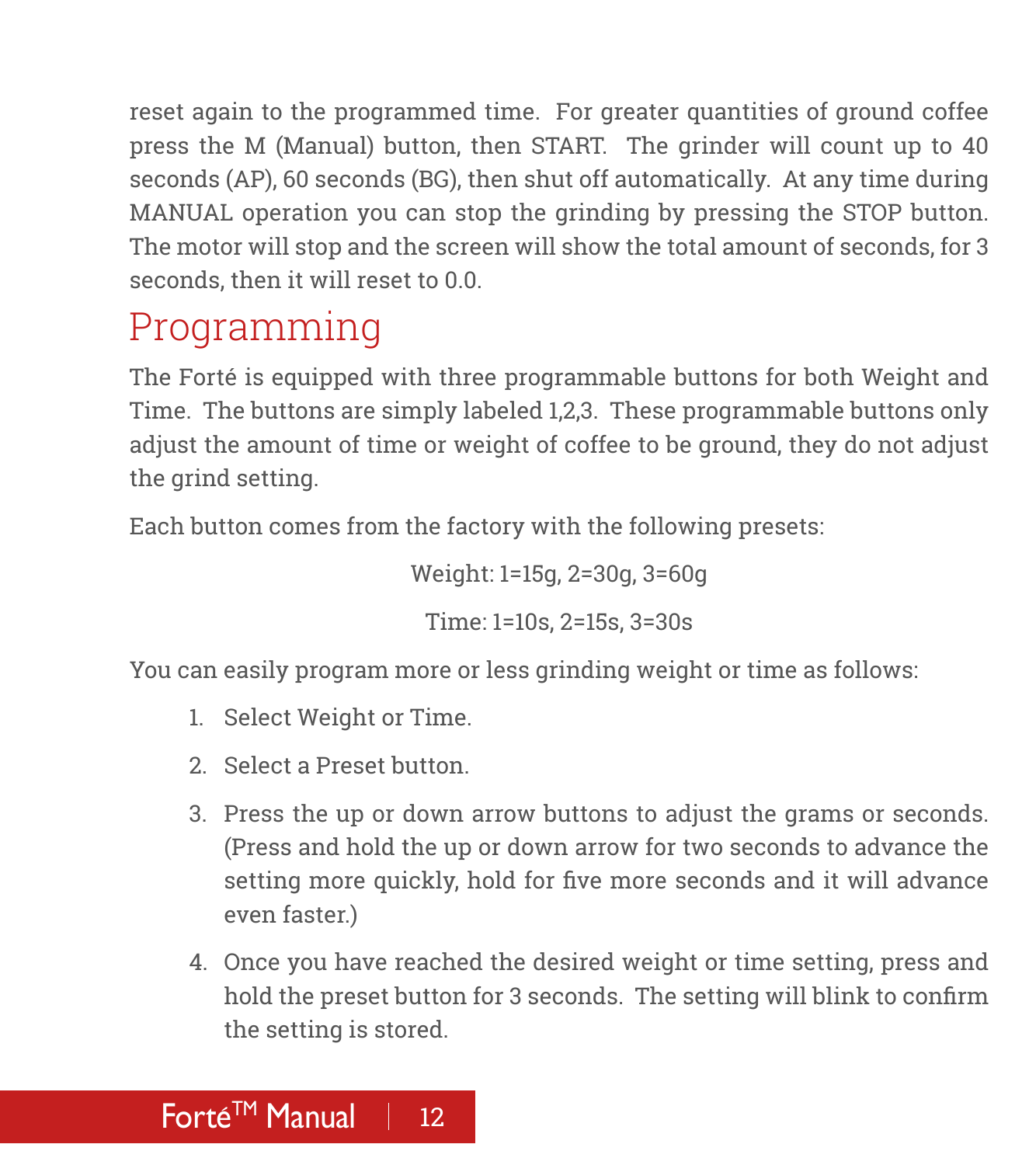<span id="page-12-0"></span>5. To program the other buttons repeat steps 1-4.

If the grinder is unplugged it will retain the stored settings

# Sleep Mode

To minimize standby power consumption, the Forté will go into "sleep mode" automatically after 3 minutes of non-use. While in sleep mode, the screen goes blank. To "wake up" your Forté, press any button. Once the screen lights up, select your grinding method.

## PortaHolder Set-Up and Use

Place the PortaHolder on a flat surface and check to see if your portafilter fits onto the two steel bars and sits level. The steel support bars can be adjusted vertically by loosening the two Phillips screws on the back of the PortaHolder. Once you have the correct vertical position for the bars, tighten the screws. Insert the PortaHolder into the grinder and press until fully seated. Make sure not to put any pressure on the load cell. Then insert the portafilter into the PortaHolder by lifting the handle up so the front lip of the portafilter slides under and gets hooked by the nub on the underside of the funnel. To use, insert your portafilter in the PortaHolder, press TIME and the desired preset dose button, then press START. The grinder will run for the preset dose time and stop automatically.

# Burr Calibration

All directional indications assume you are looking down on the machine.

A 2mm Allen head calibration screw is located in the round hole behind the discharge chute (see photo). This calibration screw allows the user to easily fine-tune the calibration of the burr in the finer or coarser direction while the grinder is running. To make the adjustment, empty all beans from the grinder.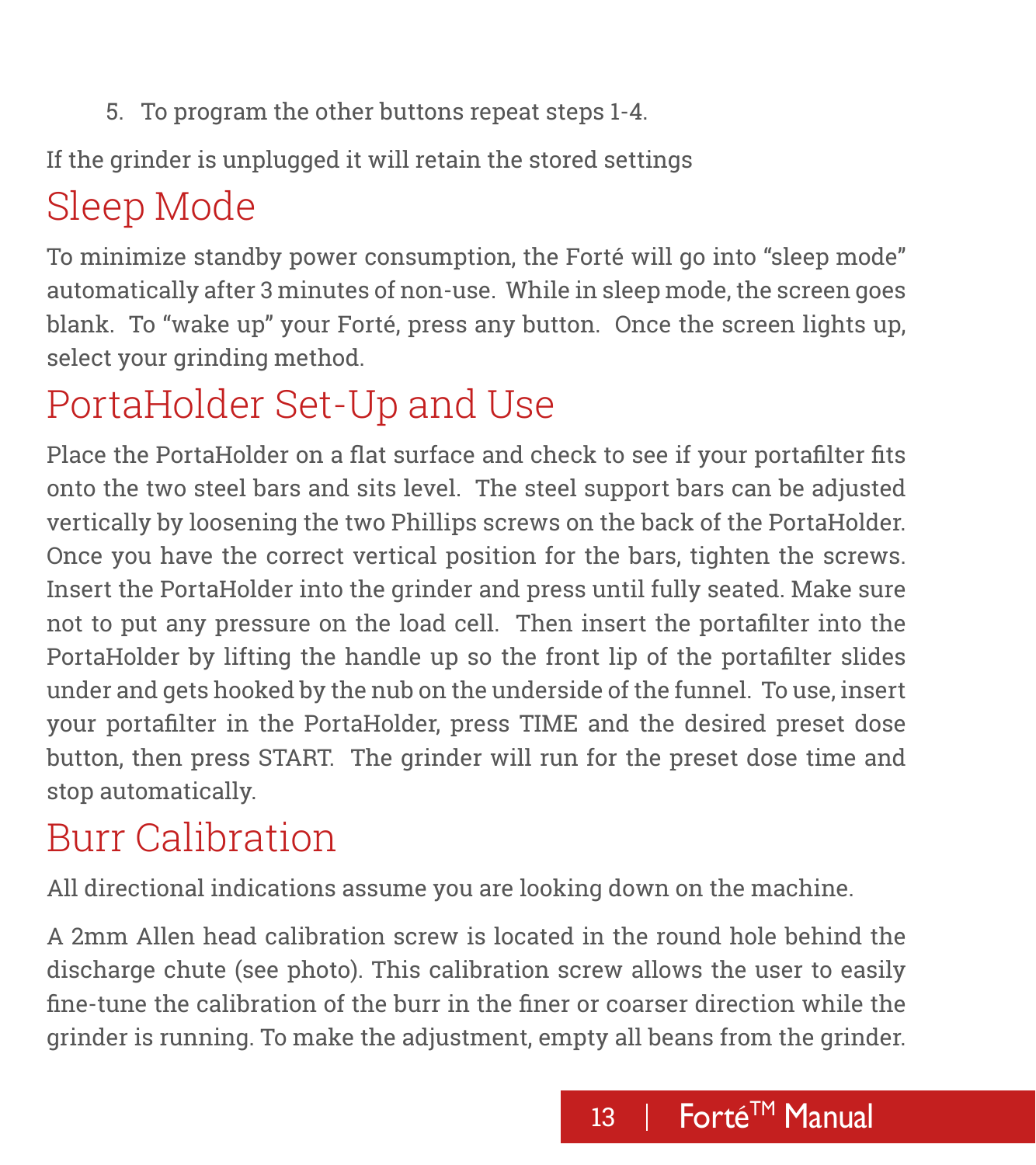<span id="page-13-0"></span>Turn the grinder on and lower the Macro and Micro levers, all the way to the bottom. Let the grinder run long enough to expel any remaining ground coffee. Remove the grounds bin (For Vario-W and Forte , TARE the grinder). Now press any one of the preset buttons, then press START and insert the Calibration tool into the 2mm Allen head screw (The grinder will run until you press the STOP button). With the motor running, move the Macro arm up to the top (setting 1). You should not hear any change in motor speed. Now, slowly move the Micro arm up to



Use the burr calibration tool while the grinder is running.

the midpoint(setting M). If the motor hasn't started to slow, use the calibration tool to turn the calibration screw toward the finer direction (as indicated on tool) until you hear the motor start to slow. This setting will allow for a full range of grind. If you want a coarser grind, insert the tool and turn the opposite direction of the arrow on the tool.

#### Scale Calibration

If the display is showing "EEE", "out" or the grinder is over or under-dosing coffee, the scale needs to be calibrated. To do this you need a 200g weight. To "create" a 200g weight, place the Forté grounds bin on a separate scale and add whole coffee beans until the scale reads 200g (combined weight of bin and beans). Keep your "200g weight" handy. Now, unplug the Forté and make sure there is nothing on the scale platform. Plug the Forté back in, and while it powers on, hold buttons M and WEIGHT, until a value between 1500-3000 is

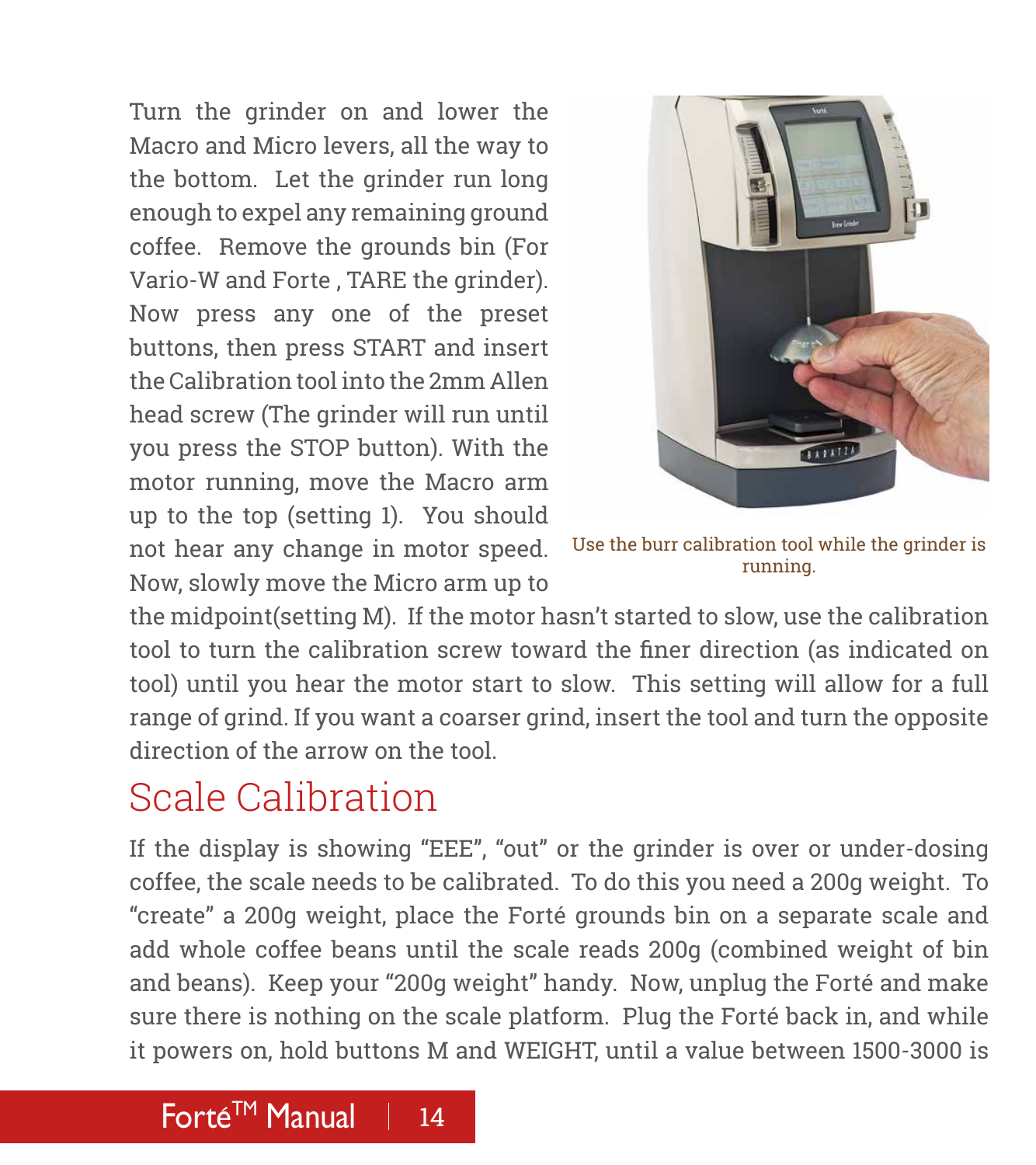displayed. Then press button M, the display will read "cal". Gently set the 200g weight onto the platform. The display will flash "pas" and then show the total weight of the bin and coffee beans (it should read 200). After removing the bin the screen will show 0.0. Empty the beans. Then press START to bring the grinder to the "home screen". Then place the bin back on the scale and press TARE. The scale is now calibrated. Please email us at support@baratza.com if you have problems calibrating the scale.



#### 15 | Forté™ Manual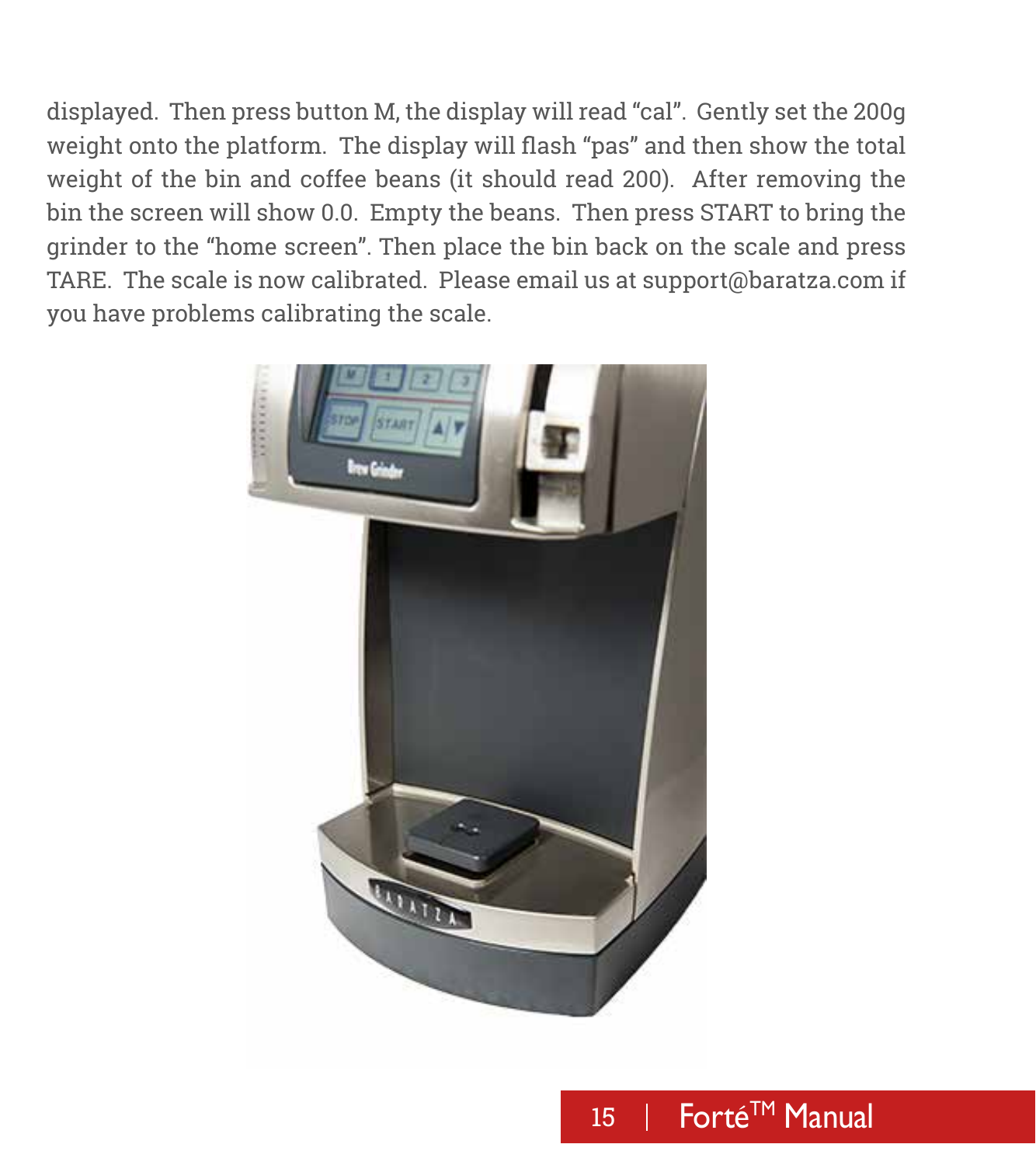# <span id="page-15-0"></span>CARE and CLEANING

#### Removing the Bean Hopper

Rotate the hopper lever, so it is in the CLOSED position, then press the START button to run any remaining beans through the grinder. Remove the plug from the power outlet. Remove the hopper by twisting it, with both hands (with the lid on) in a counterclockwise direction until it stops (about 1/4inch, or 4mm) and then lift the bean hopper off of the grinder housing.

#### Removing the Upper Burr

Using the Baratza Burr Tool included with the grinder, rotate the metal burr carrier clockwise until it can be twisted free by hand, then lift the burr carrier straight up and out of the grinder housing.

#### Cleaning the Grounds Bin, Hopper and Burrs

Wash the grounds bin, hopper, and the hopper lid in warm soapy water, then rinse and dry.



Turn burr clockwise to remove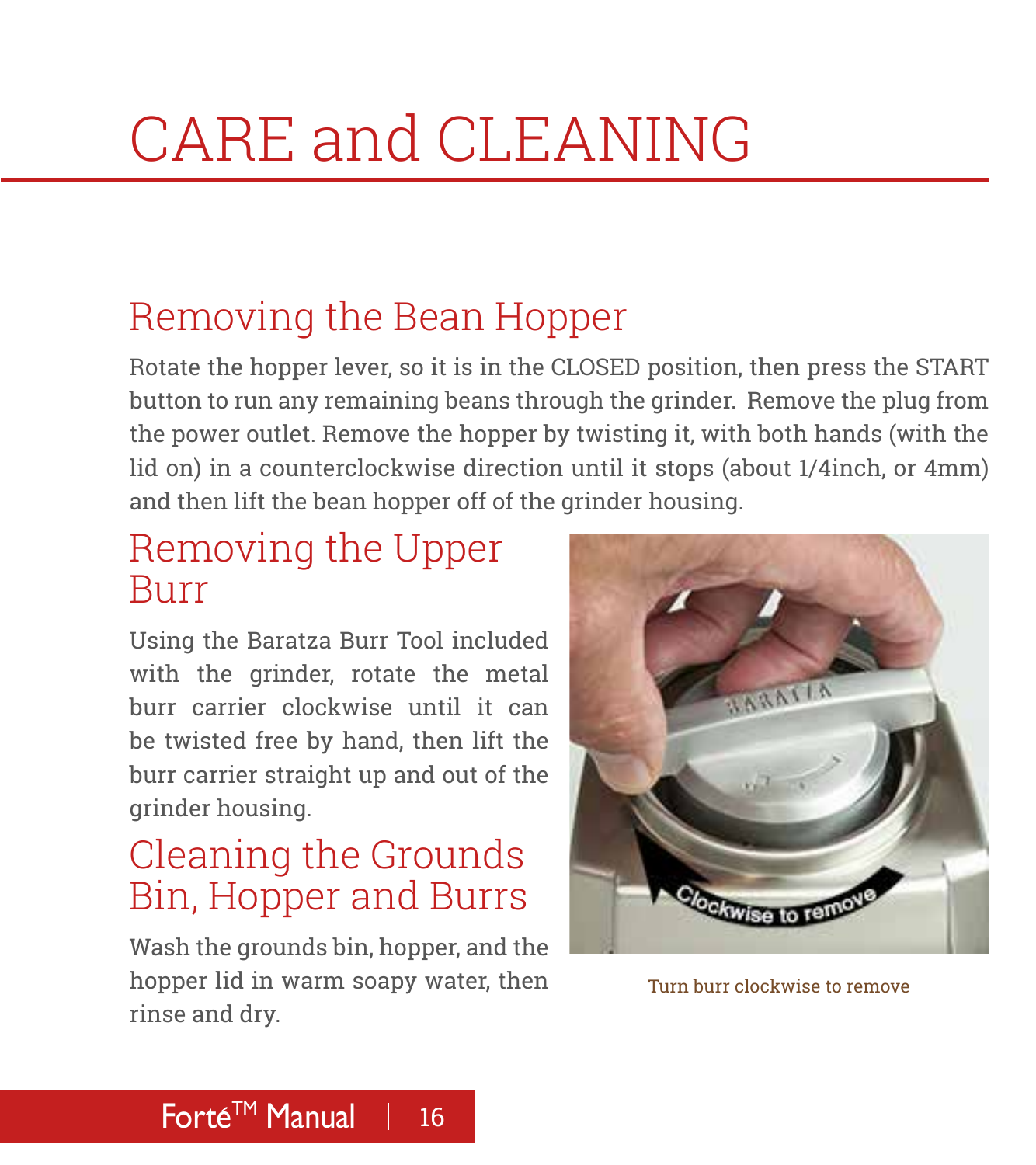

<span id="page-16-0"></span>If the grinder is used daily, the burrs (steel or ceramic) should be cleaned at least every few months using tablets (see below for Automatic Cleaning) or with a stiff brush. Proper cleaning enables the burrs to achieve the most consistent grind possible. Cleaning also removes some coffee oils, which will stale and degrade the flavor of the ground coffee.

#### **Caution**

**Do not put the bean hopper, hopper lid, ground coffee bin, or PortaHolder in the dishwasher. Hand wash only. Do not immerse the grinder housing in water. Do NOT wash the burrs with water.**

## Replacing the Burr

Make sure ALL coffee grounds and powder is removed from the mating surfaces of the grind chamber and the upper burr carrier before reinstalling. Even a very small speck of coffee powder will throw off your calibration. With your hand, gently thread the upper burr carrier, turning counter-clockwise until fingertight (almost 1 full turn). Using the Baratza Burr Tool, rotate the burr carrier counter-clockwise an additional 1/8 inch or 2mm (do not over tighten).

## Replacing the Bean Hopper

To replace the bean hopper, line up the two small tabs on the base of the hopper with their respective slots in the top of the grinder housing and insert the hopper into the grinder. Once the hopper is in place, rotate it clockwise until it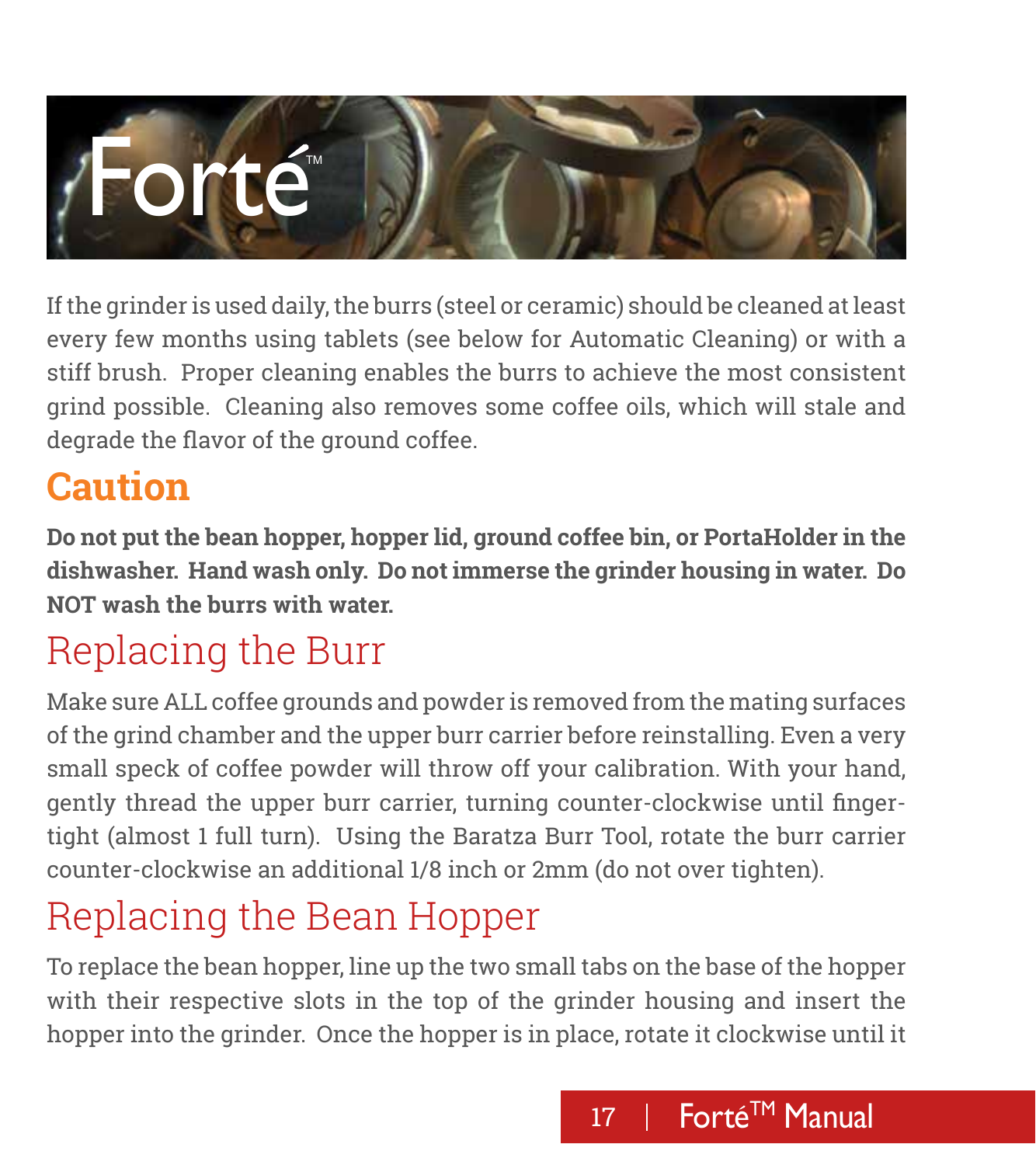<span id="page-17-0"></span>clicks to a stop (about ¼ inch or 4mm). The Open/Close lever should be oriented towards the back of the grinder. Open the lever to allow beans to flow to the grind chamber.

#### Automatic Cleaning

A thorough, fast, and easy cleaning can be accomplished using Full Circle(tm) biodegradable grinder cleaning tablets. Full Circle tablets are designed to dislodge coffee particles and absorb and remove odors and coffee oil residue. Remove all beans from the hopper and run the grinder to remove any beans inside. Place the recommended amount of Grindz into the empty grinder hopper. Adjust the grind setting to 10, place the grounds bin on the load cell and press WEIGHT, M (Manual) and then the START button. Grind all of the tablets into the bin, then press STOP. Once complete, we recommend grinding approximately 30g coffee to remove any tablet residue. Discard the ground tablets/coffee. For information on Full Circle cleaning tablets, go to www.urnex.com.

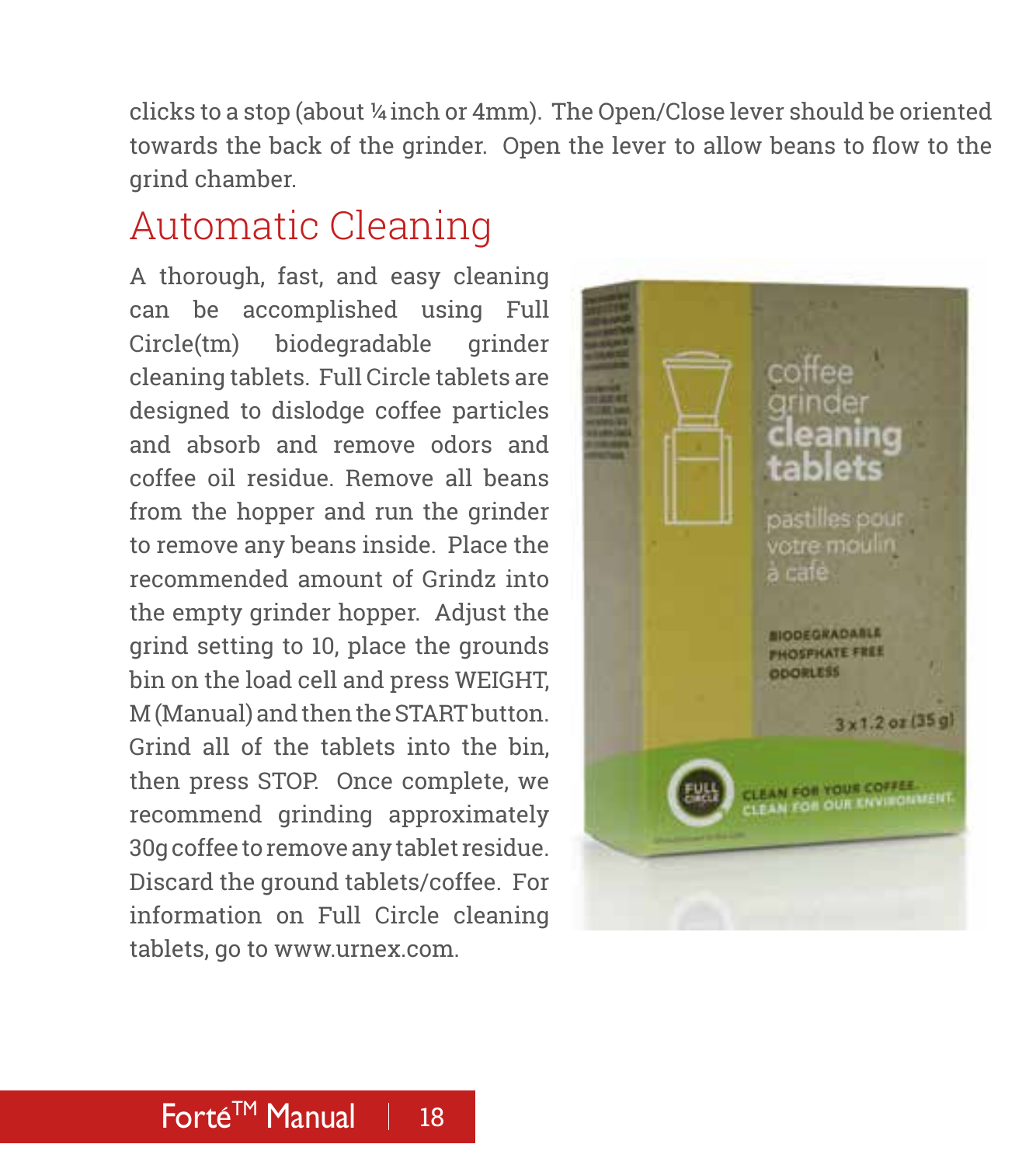# <span id="page-18-0"></span>WARRANTY and SERVICE

#### U.S. and Canadian Warranty Information

Limited Warranty for Baratza Grinders is 1 year. This warranty covers all defects in materials and workmanship (parts and labor) including free ground transportation to and from our repair facility within the US and Canada. This warranty does not apply to: improper use, lack of cleaning, abuse, normal wear and tear, lack of proper adjustment, foreign objects (stones, screws, etc.) in the beans, or uses outside the intended use of grinding whole roasted coffee beans. If your grinder fails within one year, email support@baratza.com or call 425- 641-1245. For additional warranty, support, or troubleshooting information, go to www.baratza.com.

#### International Warranty Information

For all countries outside the US and Canada, the warranty, support and service is provided by the International Retailer you purchased from. To find a retailer near you go to http://www.baratza.com/retailers/international.

#### Proof of Purchase and Product Registration

You can register your grinder at www.baratza.com. Registration will enable us to contact you in the unlikely event of a product safety notification and assist us in complying with the provisions of the Consumer Product Safety Act. The serial number is located on the bottom of the grinders. Please keep your sales receipt that shows the date of purchase.

#### For Repairs or Questions

Email: support@baratza.com

For Parts and Information go to: www.baratza.com